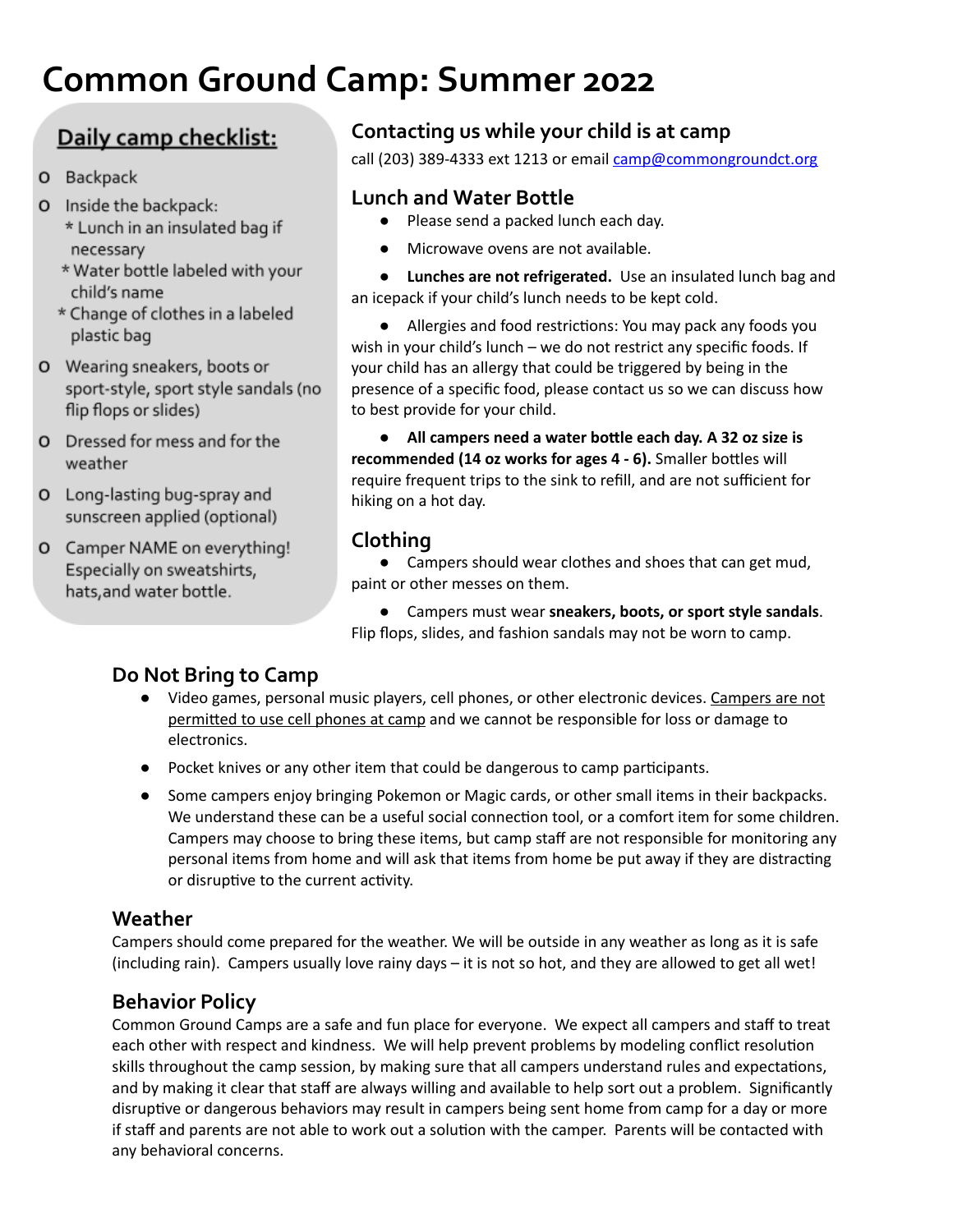### **Health and Safety at Camp**

**Do not send your child to camp if they have symptoms of contagious illness or illness symptoms that will prevent their full physical parcipaon in camp. These include:**

- Fever or chills
- Cough
- Shortness of breath or difficulty breathing
- Headache or stomach ache that impairs ability to parcipate
- Sore throat
- Significant congestion or runny nose
- Nausea or vomiting
- Diarrhea

#### **Current Covid Safety Policies**

We continue to follow all requirements of licensed camps in CT. While Covid-specific restrictions have been lifted, we continue to take the health and safety of campers and staff seriously. We are washing and sanitizing hands frequently, and monitoring camper and adult health. We have a full time RN on campus in case of any concerns or healthcare needs.

**Additional healthcare information:** 

○

- **Illness at camp:** If your child is too sick to participate in normal camp activities, please do not send them to camp. If your child becomes sick at camp and cannot participate in activities a staff person will call you and we ask that you make arrangements to pick up your child promptly.
- **How we treat injuries at camp:** scrapes, cuts, and bee stings are common as we play and explore. Camp teachers are certified in first aid and CPR. By camp licensing regulations, we are not permitted to apply antibacterial ointment to injuries. Cuts and scrapes are washed with soap and water and covered with a bandage. If your child comes home with a band-aid on, please know that the cut may require further cleaning and inspection by a parent. Bumps and bee-stings are treated with ice.
- We will call and notify a parent about any significant injury so that you are aware of it before pick-up time. In the case of a medical emergency, we will care for your camper, call 911, and call a parent immediately.
- **Handwashing**: Hand sanitizer is available outside all animal yards. All restrooms are stocked with hand sanitizer and soap. Campers and staff will use hand sanitizer frequently, and will wash with soap and water after using the restroom and before and after eating.
- **Ticks, mosquitoes, and poison ivy:** Ticks (which can spread Lyme Disease and other illnesses) are found throughout Connecticut. Staff will help prevent children from encountering ticks by keeping campers out of prime tick habitat – areas of tall grass and weeds. Parents can help prevent tick (and mosquito) bites by applying bug repellant to campers each morning. For ticks, don't forget to spray shoes and socks, as they typically climb on from ground level.
- We recommend applying a long-acting formula that just needs to be applied once in the morning, at home. If you are sending bug repellant with your child to camp, make sure they know how to use it properly – outside (not in the building), no spraying on the face, and wash hands after applying. Deep Woods Off or Cutter Backwoods are both effective DEET based sprays that last all day.
- Staff will teach campers to identify **poison ivy** during orientation, however we realize that many children are too young or too busy having fun to remember to look out for it. We keep the farm and campus areas as free of poison ivy as possible, and staying on trail in the woods also helps prevent campers from contacting poison ivy. If your child develops a rash that you suspect to be